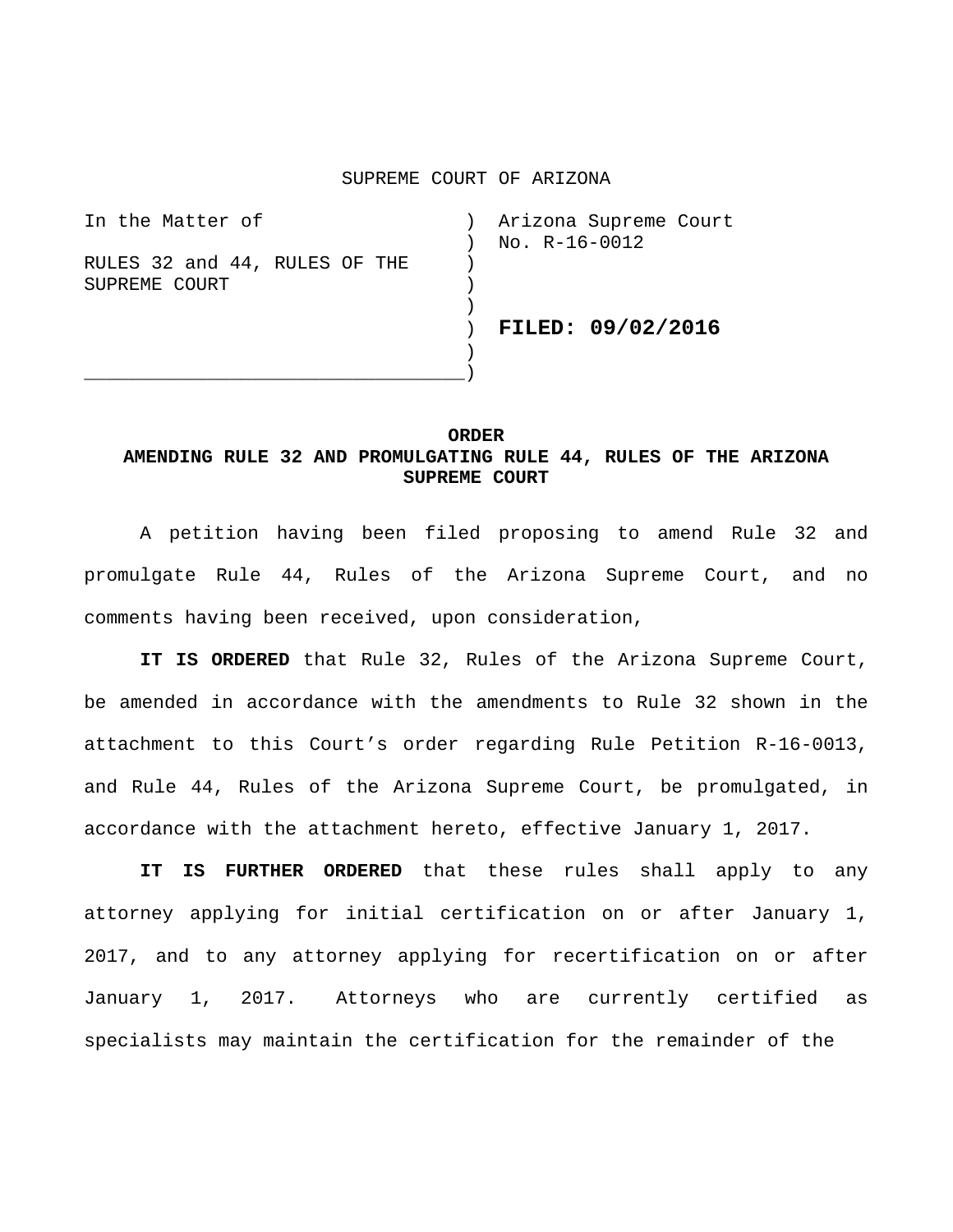Arizona Supreme Court No. R-16-0012 Page **2** of **4**

term.

DATED this  $2<sup>nd</sup>$  day of September , 2016.

\_\_\_\_\_/s/\_\_\_\_\_\_\_\_\_\_\_\_\_\_\_\_\_\_

SCOTT BALES Chief Justice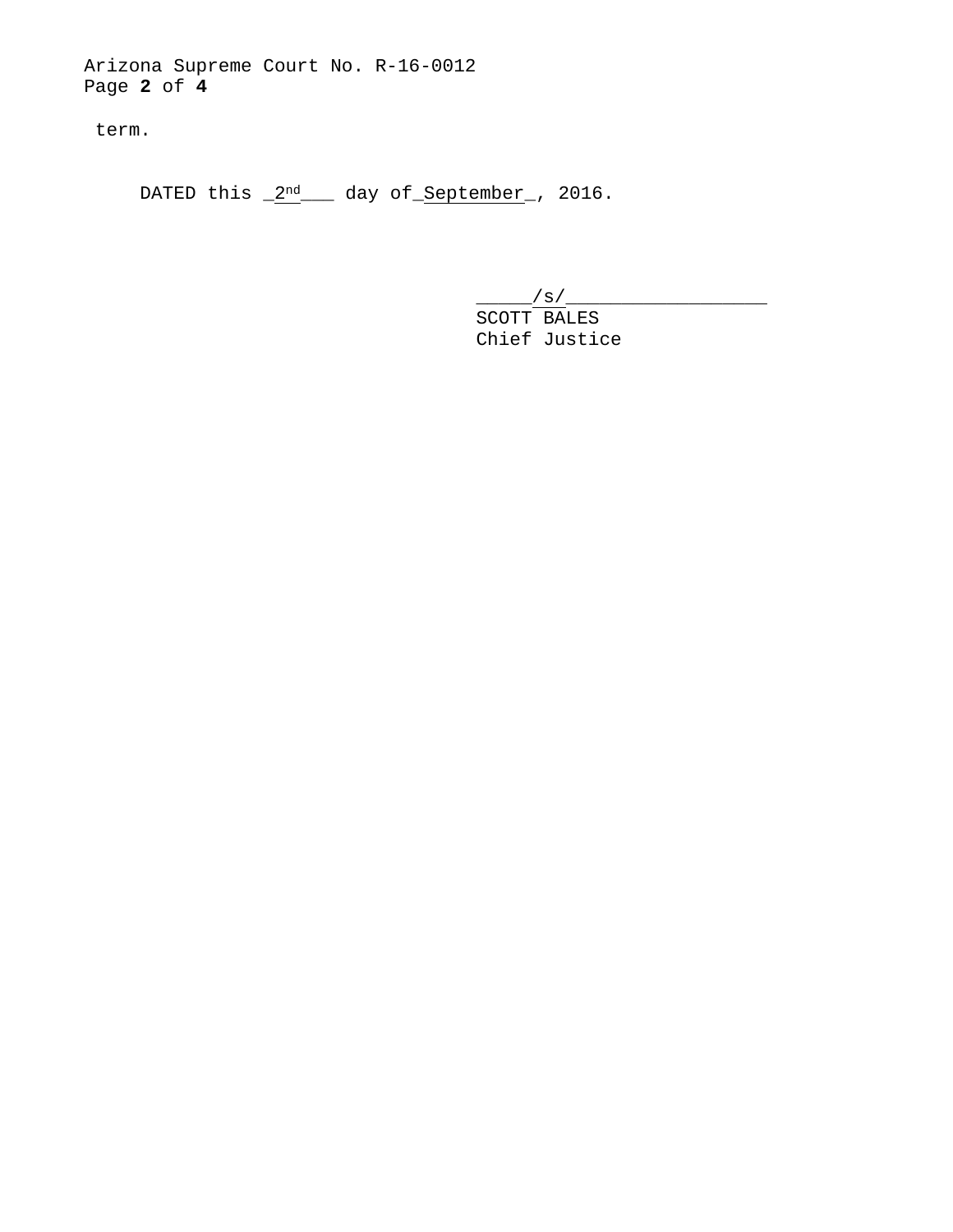Arizona Supreme Court No. R-16-0012 Page **3** of **4**

TO: Rule 28 Distribution Mark E Meltzer Hon. Rebecca White Berch (Ret.)